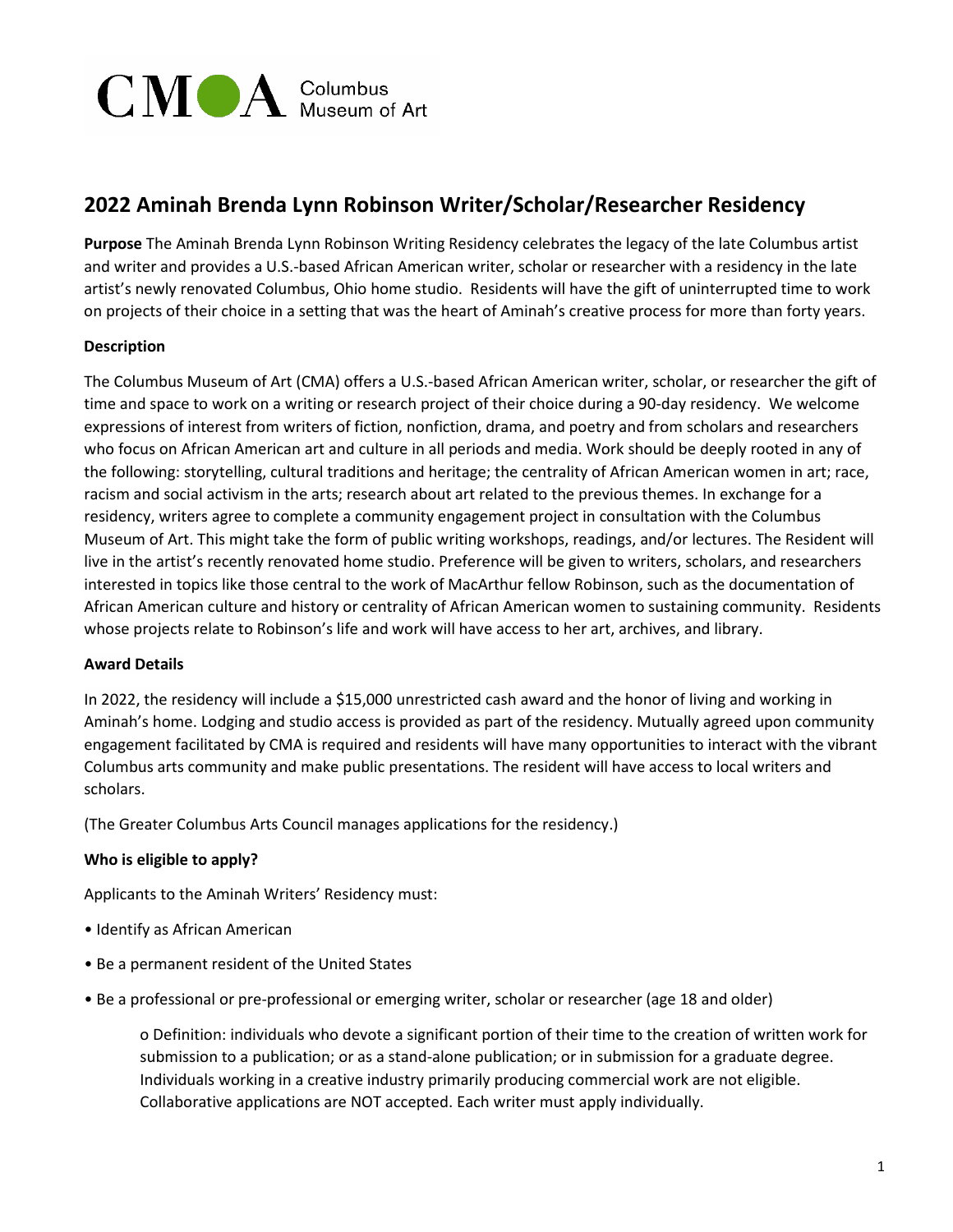• Produce work in any of the following media: fiction; non-fiction; poetry; drama; research for publication. The applicant must be the sole author of works.

• Produce works deeply rooted in any of the following: storytelling, cultural traditions and heritage; the centrality of African American women in art; race, racism and social activism in the arts; research about art related to the previous themes. The applicant must be the sole author of works.

• Are NOT enrolled as degree-seeking undergraduate students.

NOTE: Residents of Central Ohio are eligible to apply, however recipients of the local Aminah Brenda Lynn Robinson Fellowship are not eligible. Likewise, if a local artist is selected for the Aminah Residency, they will be prohibited from applying for the Aminah Fellowship in future years. Recipients of Aminah Robinson Visual Arts Residency are not eligible.

# **To access the GoArts online application system, visit: [gcac.smartsimple.com.](https://gcac.smartsimple.com/s_Login.jsp) If you have any technical questions, contact grants@gcac.org**

**What is the application fee?** The application fee is \$15 and payable via debit/credit card in the application, under the "Certification and Payment" tab. You will not be able to submit the application until you have completed the payment.

# **How often can I apply?**

An applicant may be selected for the Aminah Writer/Scholar/Researcher Residency only once. If an applicant is not selected, they may apply again the following year.

# **Timeline – subject to change**

Application Opens - October 1, 2021

Application Due - November 8, 2021

Notification - January 6, 2022

Residency Begins – May 1, 2022

Residency Ends – July 30, 2022

#### **Application questions:**

- Why are you interested in the Aminah Brenda Lynn Robinson Writer's Residency?
- How does your work align with Aminah Brenda Lynn Robinson's life, art, and/or writing? Why should you be selected for this residency?
- How will being in the home studio of the artist affect your writing?
- Describe the project you plan to work on or begin.

#### **What are the required Supplemental Materials (uploads)?**

All support materials must be uploaded digitally to the GoArts system.

- Writer's bio or resume (PDF only)
- Writing Samples (up to three works, maximum of 20 pages total). Applicants may submit published or works in progress.
- List of publications, if applicable.